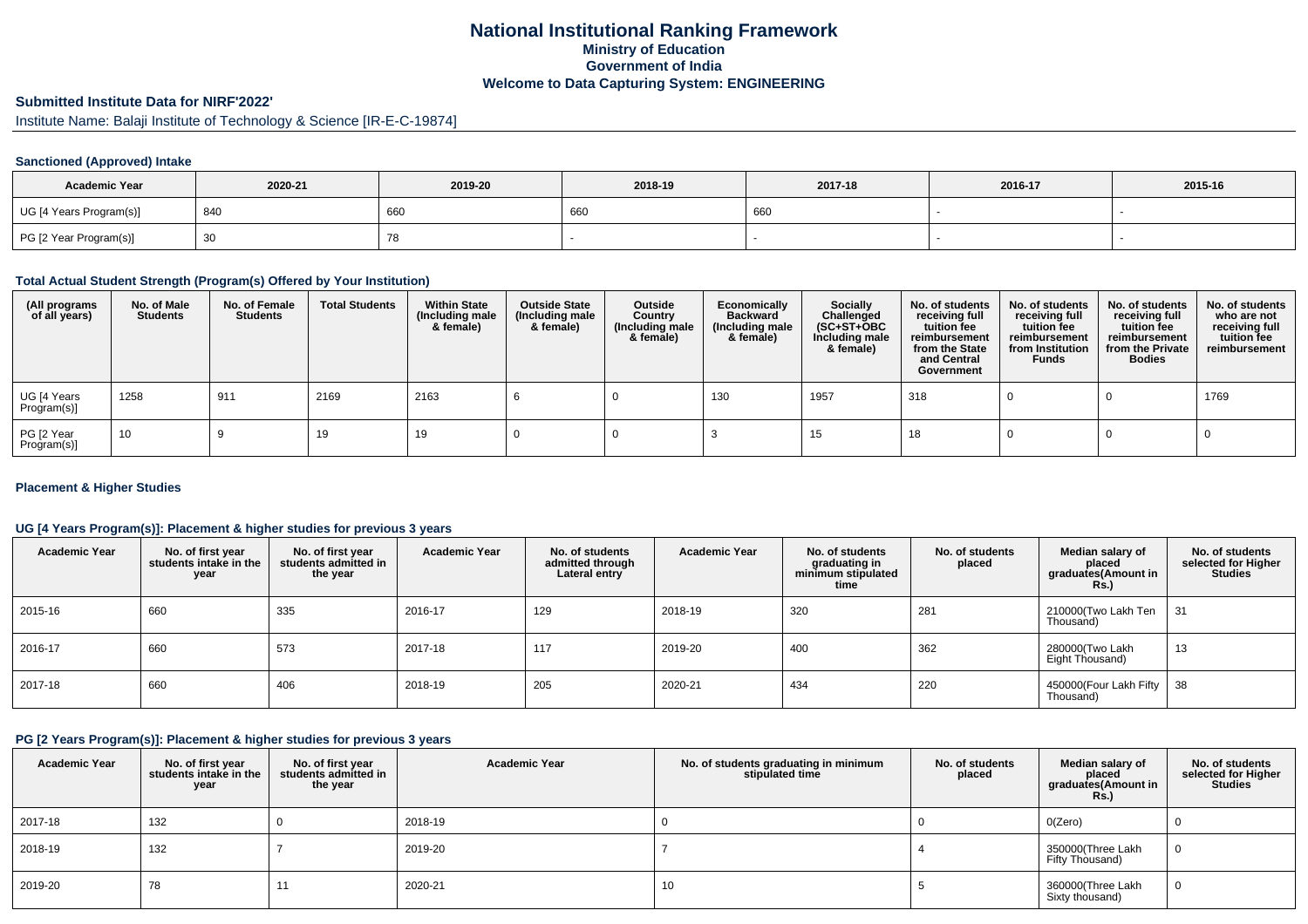#### **Ph.D Student Details**

| Ph.D (Student pursuing doctoral program till 2020-21 Students admitted in the academic year 2020-21 should not be entered here.) |         |         |         |  |  |  |  |
|----------------------------------------------------------------------------------------------------------------------------------|---------|---------|---------|--|--|--|--|
| <b>Total Students</b>                                                                                                            |         |         |         |  |  |  |  |
| Full Time                                                                                                                        |         |         |         |  |  |  |  |
| Part Time                                                                                                                        |         |         |         |  |  |  |  |
| No. of Ph.D students graduated (including Integrated Ph.D)                                                                       |         |         |         |  |  |  |  |
|                                                                                                                                  | 2020-21 | 2019-20 | 2018-19 |  |  |  |  |
| Full Time                                                                                                                        |         |         |         |  |  |  |  |
| Part Time                                                                                                                        |         |         |         |  |  |  |  |

# **Financial Resources: Utilised Amount for the Capital expenditure for previous 3 years**

| <b>Academic Year</b>                                                                                                                                                                      | 2020-21                                                                         | 2019-20                                                                                | 2018-19                                                                                 |  |  |  |  |  |
|-------------------------------------------------------------------------------------------------------------------------------------------------------------------------------------------|---------------------------------------------------------------------------------|----------------------------------------------------------------------------------------|-----------------------------------------------------------------------------------------|--|--|--|--|--|
|                                                                                                                                                                                           | <b>Utilised Amount</b>                                                          | <b>Utilised Amount</b>                                                                 | <b>Utilised Amount</b>                                                                  |  |  |  |  |  |
| Annual Capital Expenditure on Academic Activities and Resources (excluding expenditure on buildings)                                                                                      |                                                                                 |                                                                                        |                                                                                         |  |  |  |  |  |
| Library (Books, Journals and e-Resources only)                                                                                                                                            | 412332 (Four Lakhs Twelve Thousand Three Hundred Thirty<br>Two)                 | 1947265 (Nineteen Lakhs Forty Seven Thousand Two<br>Hundred Sixty Five)                | 731162 (Seven Lakhs Thirty One Thousand One Hundred<br>Sixty Two)                       |  |  |  |  |  |
| New Equipment and software for Laboratories                                                                                                                                               | 4366075 (Forty Three Lakhs Sixty Six Thousand Seventy Five)                     | 1150166 (Eleven Lakhs Fifty Thousand One Hundred Sixty Six                             | 9370918 (Ninety Three Lakhs Seventy Thousand Nine<br>Hundred Eighteen)                  |  |  |  |  |  |
| <b>Engineering Workshops</b>                                                                                                                                                              | 110000 (One Lakh Ten Thousand)                                                  | 118944 (One Lakh Eighteen Thousand Nine Hundred Forty<br>Four)                         | 326102 (Three Lakhs Twenty Six Thousand One Hundred<br>Two)                             |  |  |  |  |  |
| Other expenditure on creation of Capital Assets (For setting up<br>classrooms, seminar hall, conference hall, library, Lab, Engg<br>workshops excluding expenditure on Land and Building) | 10679420 (One Crore six Lakhs Seventy Nine Thousand four<br>Hundred and Twenty) | 32418216 (Three Crores Twenty Four Lakhs Eighteen<br>Thousand Two Hundred and Sixteen) | 12818185 (One Crore Twenty Eighteen Lakhs Eighteen<br>Thousand One Hundred Eighty Five) |  |  |  |  |  |

# **Financial Resources: Utilised Amount for the Operational expenditure for previous 3 years**

| Academic Year                                                                                                                                                                                   | 2020-21                                                                               | 2019-20                                                                          | 2018-19                                                                            |  |  |  |  |  |  |
|-------------------------------------------------------------------------------------------------------------------------------------------------------------------------------------------------|---------------------------------------------------------------------------------------|----------------------------------------------------------------------------------|------------------------------------------------------------------------------------|--|--|--|--|--|--|
|                                                                                                                                                                                                 | <b>Utilised Amount</b>                                                                | <b>Utilised Amount</b>                                                           | <b>Utilised Amount</b>                                                             |  |  |  |  |  |  |
| <b>Annual Operational Expenditure</b>                                                                                                                                                           |                                                                                       |                                                                                  |                                                                                    |  |  |  |  |  |  |
| Salaries (Teaching and Non Teaching staff)                                                                                                                                                      | 40681993 (Four Crores Six Lakh Eighty one Thousand Nine<br>Hundred and Ninety Three)  | 70320423 (Seven Crores Three Lakhs Twenty Thousand Four<br>Hundred Twenty Three) | 70416879 (Seven Crores Four Lakhs Sixteen Thousand Eight<br>Hundred Seventy Nine)  |  |  |  |  |  |  |
| Maintenance of Academic Infrastructure or consumables and<br>other running expenditures (excluding maintenance of hostels<br>and allied services, rent of the building, depreciation cost, etc) | 25754231 (Two Crores Fifty Seven Lakhs Fifty Four Thousand<br>Two Hundred Thirty One) | 33812047 (Three Crores Thirty Eight Lakhs Twelve Thousand<br>Forty Seven)        | 44310979 (Four Crores Forty Three Lakhs Ten Thousand Nine<br>Hundred Seventy Nine) |  |  |  |  |  |  |
| Seminars/Conferences/Workshops                                                                                                                                                                  | 110000 (One Lakh Ten Thousand)                                                        | 118944 (One Lakh Eighteen Thousand Nine Hundred Forty<br>Four'                   | 326102 (Three Lakhs Twenty Six Thousand One Hundred<br>Two)                        |  |  |  |  |  |  |

**IPR**

| Calendar year            | 2020 | 2019 | 2018 |
|--------------------------|------|------|------|
| No. of Patents Published |      |      |      |
| No. of Patents Granted   |      |      |      |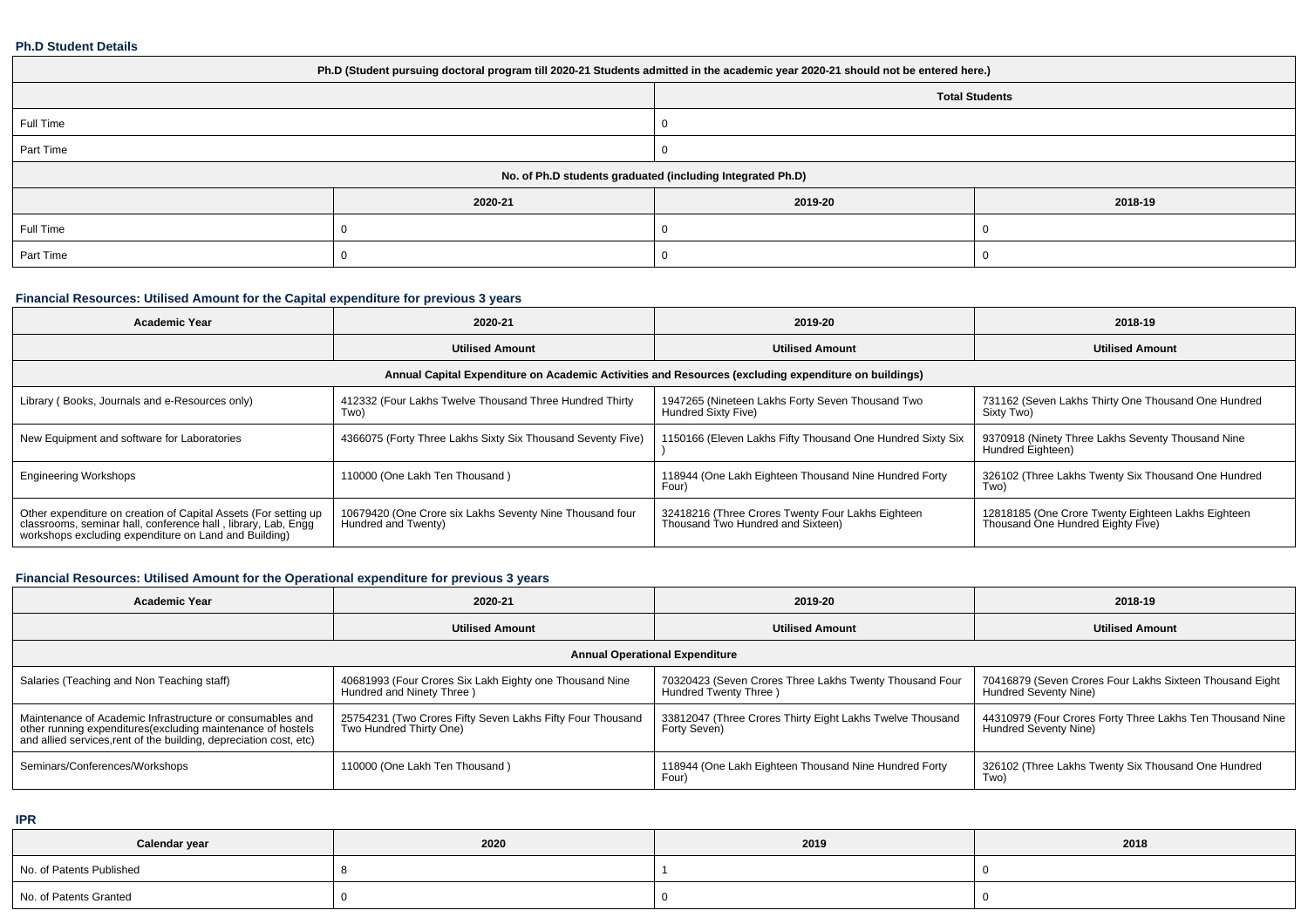### **Sponsored Research Details**

| <b>Financial Year</b>                    | 2020-21                                                   | 2019-20                                        | 2018-19                                      |
|------------------------------------------|-----------------------------------------------------------|------------------------------------------------|----------------------------------------------|
| Total no. of Sponsored Projects          |                                                           |                                                |                                              |
| Total no. of Funding Agencies            |                                                           |                                                |                                              |
| Total Amount Received (Amount in Rupees) | 398754                                                    | 1572400                                        | 1256077                                      |
| Amount Received in Words                 | Three Lakh Ninety Eight Thousand Seven Hundred Fifty Four | Fifteen Lakh Seventy Two Thousand Four Hundred | Twelve Lakh Fifty Six Thousand Seventy Seven |

### **Consultancy Project Details**

| <b>Financial Year</b>                    | 2020-21                                               | 2019-20                            | 2018-19                                                |
|------------------------------------------|-------------------------------------------------------|------------------------------------|--------------------------------------------------------|
| Total no. of Consultancy Projects        | 22                                                    | 18                                 | 26                                                     |
| Total no. of Client Organizations        | 22                                                    | 16                                 | 26                                                     |
| Total Amount Received (Amount in Rupees) | 1058486                                               | 1985000                            | 1743230                                                |
| Amount Received in Words                 | Ten Lakh Fifty Eight Thousand Four Hundred Eighty Six | Nineteen Lakh Eighty Five Thousand | Seventeen Lakh Forty Three Thousand Two Hundred Thirty |

### **PCS Facilities: Facilities of physically challenged students**

| 1. Do your institution buildings have Lifts/Ramps?                                                                                                         | Yes, more than 60% of the buildings |
|------------------------------------------------------------------------------------------------------------------------------------------------------------|-------------------------------------|
| 2. Do your institution have provision for walking aids, including wheelchairs and transportation from one building to another for<br>handicapped students? | Yes                                 |
| 3. Do your institution buildings have specially designed toilets for handicapped students?                                                                 | Yes, more than 80% of the buildings |

# **Faculty Details**

| Srno           | Name                             | Age | Designation                | Gender | Qualification | <b>Experience (In</b><br>Months) | <b>Currently working</b><br>with institution? | <b>Joining Date</b> | <b>Leaving Date</b>      | <b>Association type</b> |
|----------------|----------------------------------|-----|----------------------------|--------|---------------|----------------------------------|-----------------------------------------------|---------------------|--------------------------|-------------------------|
|                | Dr NOOKALA VENU                  | 41  | Professor                  | Male   | Ph.D          | 228                              | Yes                                           | 02-01-2017          | $\overline{\phantom{a}}$ | Regular                 |
| $\overline{2}$ | Mr K RADHA<br><b>KRISHNA</b>     | 33  | <b>Assistant Professor</b> | Male   | M.Tech        | 108                              | Yes                                           | 02-01-2014          | $\sim$                   | Regular                 |
| 3              | <b>Ms S MOUNIKA</b>              | 33  | <b>Assistant Professor</b> | Female | M.Tech        | 72                               | Yes                                           | 02-01-2017          | $\sim$                   | Regular                 |
| $\overline{4}$ | Mr V KARTHIK<br><b>KUMAR</b>     | 34  | <b>Assistant Professor</b> | Male   | M.Tech        | 156                              | Yes                                           | 24-06-2013          | $\sim$                   | Regular                 |
| 5              | Mr KALLEPELLI<br><b>SRIKANTH</b> | 29  | <b>Assistant Professor</b> | Male   | M.Tech        | 71                               | Yes                                           | 03-08-2015          | $\sim$                   | Regular                 |
| 6              | Mr P KIRAN<br><b>KUMAR</b>       | 39  | <b>Assistant Professor</b> | Male   | M.Tech        | 180                              | Yes                                           | 12-06-2006          | $\sim$                   | Regular                 |
| $\overline{7}$ | Mrs SANDHYA<br>RANI B            | 29  | <b>Assistant Professor</b> | Female | M.Tech        | 54                               | Yes                                           | 14-12-2016          | $\sim$                   | Regular                 |
| 8              | Mr MADARAPU<br>SANDEEP           | 31  | <b>Assistant Professor</b> | Male   | M.Tech        | 66                               | Yes                                           | 04-01-2016          | $\sim$                   | Regular                 |
| 9              | <b>Ms MANCHALA</b><br>RAMADEVI   | 28  | <b>Assistant Professor</b> | Female | M.Tech        | 24                               | Yes                                           | 11-07-2019          | $\sim$                   | Regular                 |
| 10             | Mrs PADMAJA E                    | 38  | <b>Assistant Professor</b> | Female | M.Tech        | 168                              | Yes                                           | 01-12-2006          | $\overline{\phantom{a}}$ | Regular                 |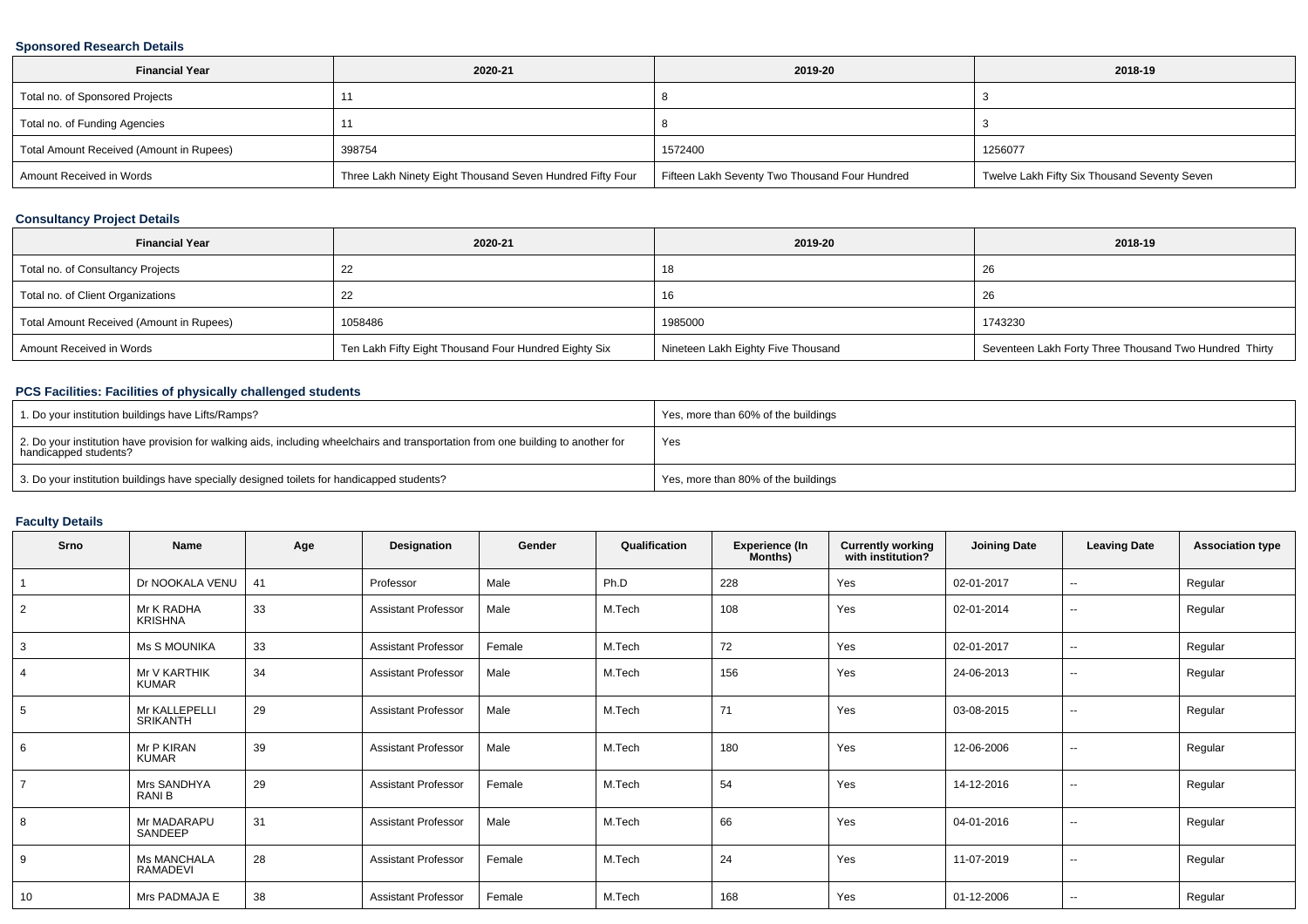| 11 | Dr MOHAN DAS R                                | 44 | Associate Professor        | Male   | Ph.D   | 216          | Yes | 27-04-2018 | ⊷.                       | Regular |
|----|-----------------------------------------------|----|----------------------------|--------|--------|--------------|-----|------------|--------------------------|---------|
| 12 | Dr ASIYA<br><b>SULTHANA</b>                   | 37 | <b>Assistant Professor</b> | Female | M.Tech | 168          | Yes | 23-06-2007 | --                       | Regular |
| 13 | Mr MAHAMMADH<br><b>CHAN PASHA</b>             | 31 | <b>Assistant Professor</b> | Male   | M.Tech | 72           | Yes | 27-06-2015 | $\overline{\phantom{a}}$ | Regular |
| 14 | Mr BOMPELLI<br>NAGARAJU                       | 28 | <b>Assistant Professor</b> | Male   | M.Tech | 48           | Yes | 01-07-2017 | --                       | Regular |
| 15 | Mr ALLANKI<br><b>SANYASI RAO</b>              | 47 | <b>Assistant Professor</b> | Male   | M.Tech | 252          | Yes | 27-06-2015 | $\overline{\phantom{a}}$ | Regular |
| 16 | Mr DOMALA SUNIL                               | 45 | <b>Assistant Professor</b> | Male   | M.Tech | 96           | Yes | 08-07-2013 | --                       | Regular |
| 17 | Mrs MOHAMMAD<br><b>RUBEENA</b>                | 30 | <b>Assistant Professor</b> | Female | M.Tech | 72           | Yes | 27-06-2015 | $\overline{\phantom{a}}$ | Regular |
| 18 | Ms GUNDA<br><b>MANASA</b>                     | 32 | <b>Assistant Professor</b> | Female | M.Tech | 71           | Yes | 10-08-2015 | $\overline{\phantom{a}}$ | Regular |
| 19 | Mrs MOHAMMAD<br>NILOFAR AZMI                  | 31 | <b>Assistant Professor</b> | Female | M.Tech | 84           | Yes | 04-07-2014 | $\overline{\phantom{a}}$ | Regular |
| 20 | Mr RODDA<br><b>SURESH KUMAR</b>               | 31 | <b>Assistant Professor</b> | Male   | M.Tech | 28           | Yes | 17-01-2019 | ⊷.                       | Regular |
| 21 | Mr GUGULOTHU<br><b>VEERU</b>                  | 30 | <b>Assistant Professor</b> | Male   | M.Tech | 72           | Yes | 06-07-2015 | $\overline{\phantom{a}}$ | Regular |
| 22 | Mr MALOTHU<br><b>DEVSINGH</b>                 | 30 | <b>Assistant Professor</b> | Male   | M.Tech | 72           | Yes | 07-07-2015 | $\overline{\phantom{a}}$ | Regular |
| 23 | Mr KASIOJULA<br>POORNACHARY                   | 30 | <b>Assistant Professor</b> | Male   | M.Tech | 36           | Yes | 08-07-2019 | $\overline{\phantom{a}}$ | Regular |
| 24 | Mr NANDA<br>DHARAVATH                         | 40 | <b>Assistant Professor</b> | Male   | M.Tech | 74           | Yes | 13-04-2015 | ⊷.                       | Regular |
| 25 | Mrs Madhavi<br>Kesoju                         | 34 | <b>Assistant Professor</b> | Female | M.Tech | 71           | Yes | 27-06-2015 | $\overline{\phantom{a}}$ | Regular |
| 26 | MS UZMA NASEEM                                | 26 | <b>Assistant Professor</b> | Female | M.Tech | 4            | Yes | 10-03-2021 | $\overline{\phantom{a}}$ | Regular |
| 27 | Mr NAVEEN<br><b>KUMAR</b><br><b>BODDUKURI</b> | 36 | <b>Assistant Professor</b> | Male   | M.Tech | 162          | Yes | 08-02-2021 | --                       | Regular |
| 28 | Mr ASHOK<br><b>BATTULA</b>                    | 37 | <b>Assistant Professor</b> | Male   | M.Tech | 156          | Yes | 08-02-2021 | $\overline{\phantom{a}}$ | Regular |
| 29 | Mr MADHU KUMAR<br>VANTERU                     | 34 | <b>Assistant Professor</b> | Male   | M.Tech | 157          | Yes | 01-09-2021 | $\overline{\phantom{a}}$ | Regular |
| 30 | Mr PRASAD<br><b>DUDIMETLA</b>                 | 35 | <b>Assistant Professor</b> | Male   | M.Tech | 154          | Yes | 01-09-2021 | $\sim$                   | Regular |
| 31 | Mr BOCHU<br>LAKSHAKOTI                        | 29 | <b>Assistant Professor</b> | Male   | M.Tech | 64           | Yes | 09-09-2021 | $\sim$                   | Regular |
| 32 | Ms THIPPANI<br><b>MOUNIKA</b>                 | 24 | <b>Assistant Professor</b> | Female | M.Tech | $\mathbf{1}$ | Yes | 08-09-2021 | $\sim$                   | Regular |
| 33 | Ms UZMA UROOZ                                 | 24 | <b>Assistant Professor</b> | Female | M.Tech | $\mathbf{1}$ | Yes | 16-09-2021 | $\sim$                   | Regular |
| 34 | Mrs RAMYA<br><b>PODILA</b>                    | 32 | <b>Assistant Professor</b> | Female | M.Tech | 119          | Yes | 04-10-2021 | --                       | Regular |
| 35 | Mrs LALITHA P                                 | 38 | <b>Assistant Professor</b> | Female | M.Tech | 120          | Yes | 21-10-2021 | $\sim$                   | Regular |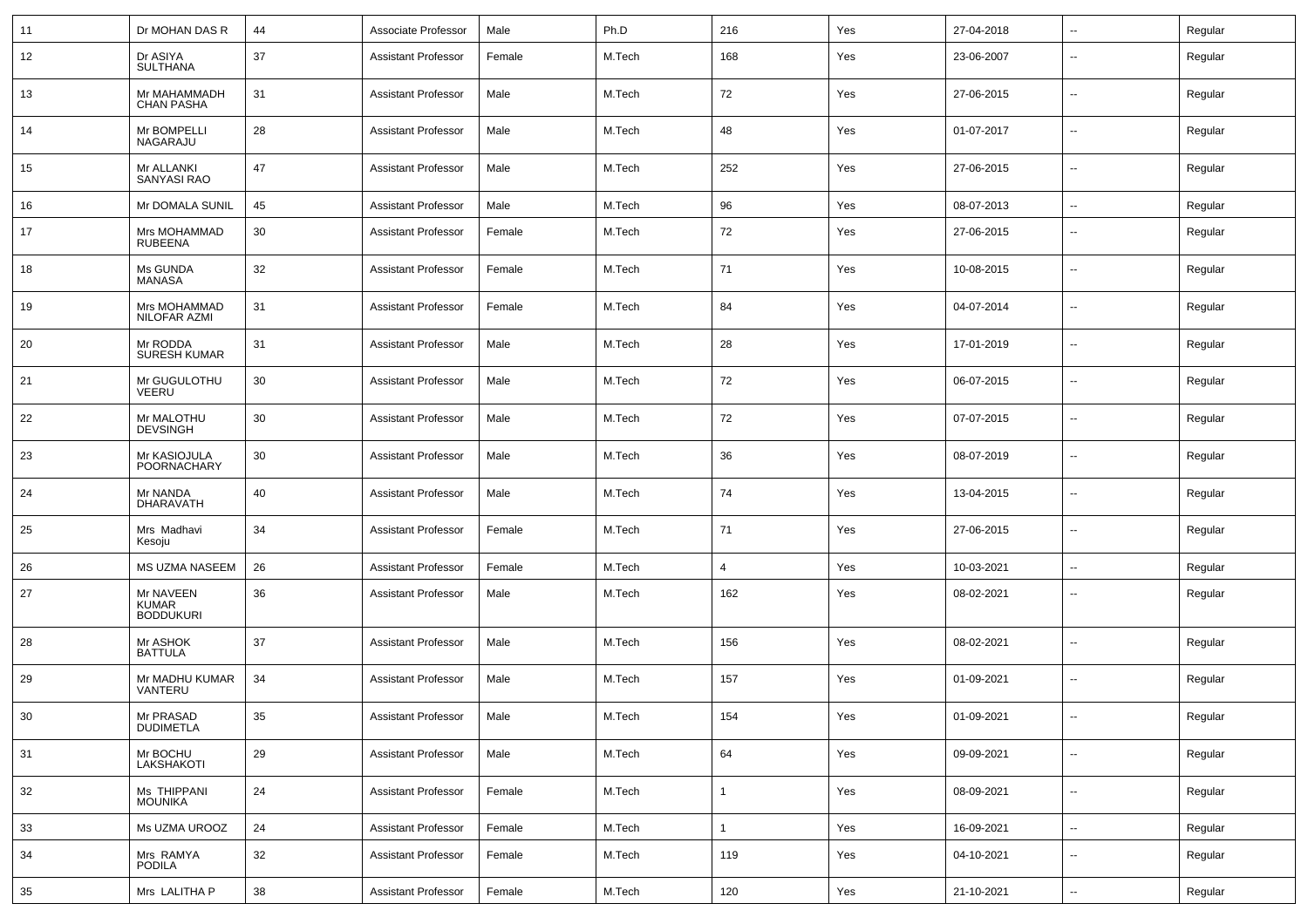| 36 | Mr RADHARAPU<br><b>RAVIVARMA</b>  | 29 | <b>Assistant Professor</b> | Male   | M.Tech | 39  | Yes | 27-04-2018 | $\overline{\phantom{a}}$   | Regular |
|----|-----------------------------------|----|----------------------------|--------|--------|-----|-----|------------|----------------------------|---------|
| 37 | Dr Ganesan<br>Sivaraman           | 32 | Associate Professor        | Male   | Ph.D   | 50  | Yes | 06-07-2020 | $\sim$                     | Regular |
| 38 | Dr Jaggarao Gedela                | 29 | <b>Assistant Professor</b> | Male   | Ph.D   | 50  | Yes | 06-07-2020 | $\sim$                     | Regular |
| 39 | Dr Veda Kumar<br>Nalluri          | 33 | Associate Professor        | Male   | Ph.D   | 55  | Yes | 06-07-2020 | $\overline{\phantom{a}}$   | Regular |
| 40 | Dr PALANI SAMY M                  | 50 | Professor                  | Male   | Ph.D   | 216 | Yes | 07-05-2016 | $\overline{\phantom{a}}$   | Regular |
| 41 | Mr POTHANA<br>SUDHEER KUMAR       | 31 | <b>Assistant Professor</b> | Male   | M.Tech | 57  | Yes | 03-10-2016 | $\overline{\phantom{a}}$   | Regular |
| 42 | Mr NANDEESH M                     | 28 | <b>Assistant Professor</b> | Male   | M.Tech | 58  | Yes | 14-09-2016 | $\mathbf{u}$               | Regular |
| 43 | Mr ESAMPELLY<br>BALAKRISHNA       | 30 | <b>Assistant Professor</b> | Male   | M.Tech | 48  | Yes | 14-09-2016 | $\overline{\phantom{a}}$   | Regular |
| 44 | Mr THANAGARALA<br>PRANAY KUMAR    | 28 | <b>Assistant Professor</b> | Male   | M.Tech | 57  | Yes | 13-10-2016 | $\overline{\phantom{a}}$   | Regular |
| 45 | Mr MD YAKUB ALI                   | 29 | <b>Assistant Professor</b> | Male   | M.Tech | 56  | Yes | 15-11-2016 | $\overline{\phantom{a}}$   | Regular |
| 46 | Mr SATISH<br><b>MANTHENA</b>      | 29 | <b>Assistant Professor</b> | Male   | M.Tech | 56  | Yes | 15-11-2016 | $\overline{\phantom{a}}$   | Regular |
| 47 | Mr MOHAMMAD<br><b>UMERUDDIN</b>   | 28 | <b>Assistant Professor</b> | Male   | M.Tech | 30  | Yes | 18-01-2019 | --                         | Regular |
| 48 | Mr TEEGGALA<br><b>VIJAY KUMAR</b> | 29 | <b>Assistant Professor</b> | Male   | M.Tech | 56  | Yes | 14-11-2016 | --                         | Regular |
| 49 | Mr GUNDALA<br>VIJAY               | 29 | <b>Assistant Professor</b> | Male   | M.Tech | 56  | Yes | 14-11-2016 | --                         | Regular |
| 50 | Mrs USHA K                        | 28 | <b>Assistant Professor</b> | Female | M.Tech | 58  | Yes | 05-09-2016 | --                         | Regular |
| 51 | <b>Ms NARLAGIRI</b><br>SNEHASREE  | 27 | <b>Assistant Professor</b> | Female | M.Tech | 39  | Yes | 02-04-2018 | $\overline{\phantom{a}}$   | Regular |
| 52 | Mrs VEMULA<br>RAMYA               | 28 | <b>Assistant Professor</b> | Female | M.Tech | 43  | Yes | 27-12-2017 | --                         | Regular |
| 53 | Mrs SONABOINA<br><b>SWAPNA</b>    | 28 | <b>Assistant Professor</b> | Female | M.Tech | 30  | Yes | 21-01-2019 | $\overline{\phantom{a}}$   | Regular |
| 54 | Mr GUGULOTH<br><b>JAIPAL</b>      | 29 | <b>Assistant Professor</b> | Male   | M.Tech | 57  | Yes | 03-10-2016 | $\overline{\phantom{a}}$   | Regular |
| 55 | Mrs KURMA<br><b>CHANDHANA</b>     | 29 | <b>Assistant Professor</b> | Female | M.Tech | 25  | Yes | 19-08-2019 | $\mathbf{u}$               | Regular |
| 56 | Ms PAKANATI<br>NAGAMANI           | 25 | <b>Assistant Professor</b> | Female | M.Tech | 13  | Yes | 01-02-2021 | $\sim$                     | Regular |
| 57 | Mr LAKSHMI<br>DEEPAK AMRINENI     | 32 | <b>Assistant Professor</b> | Male   | M.Tech | 84  | Yes | 01-02-2021 | $\mathcal{L}_{\mathbf{r}}$ | Regular |
| 58 | Dr HARISH<br>KELAGERI             | 36 | Associate Professor        | Male   | Ph.D   | 132 | Yes | 20-07-2016 | $\sim$                     | Regular |
| 59 | Dr JAYARAM T N                    | 53 | Associate Professor        | Male   | Ph.D   | 252 | Yes | 06-07-2017 | $\mathbf{u}$               | Regular |
| 60 | Dr VENKAT<br>RAMANA G             | 47 | Associate Professor        | Male   | Ph.D   | 240 | Yes | 06-07-2020 | $\sim$                     | Regular |
| 61 | Dr MANIKANTA D                    | 28 | Associate Professor        | Male   | Ph.D   | 48  | Yes | 07-04-2021 | $\sim$                     | Regular |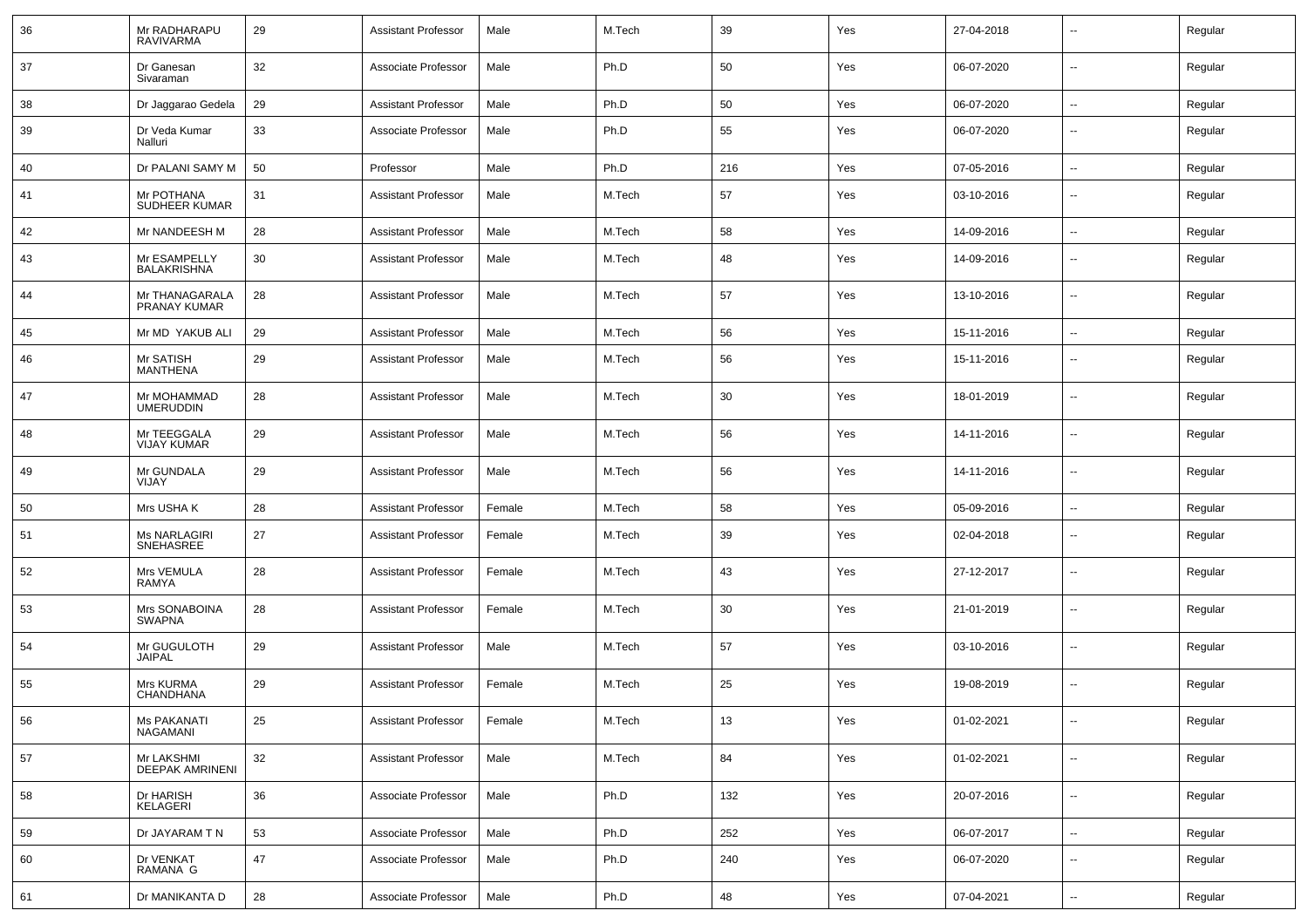| 62 | Mr POTHUGANTI<br>VENKATESHWARL        | 29 | <b>Assistant Professor</b>                          | Male   | M.Tech | 30             | Yes | 16-01-2019 | --                       | Regular |
|----|---------------------------------------|----|-----------------------------------------------------|--------|--------|----------------|-----|------------|--------------------------|---------|
| 63 | Mr KUCHANA<br><b>KRANTHI KUMAR</b>    | 30 | <b>Assistant Professor</b>                          | Male   | M.Tech | 48             | Yes | 01-12-2021 | ⊷.                       | Regular |
| 64 | Mr A RAJENDER                         | 26 | <b>Assistant Professor</b>                          | Male   | M.Tech | $\overline{4}$ | Yes | 30-03-2021 | ⊷.                       | Regular |
| 65 | Mrs G SRAVANTHI                       | 30 | <b>Assistant Professor</b>                          | Female | M.Tech | 6              | Yes | 13-12-2021 | --                       | Regular |
| 66 | Ms VALUSA<br>SPANDANA                 | 27 | <b>Assistant Professor</b>                          | Female | M.Tech | 12             | Yes | 12-07-2021 | --                       | Regular |
| 67 | Mr SAMUDRALA<br><b>SUNIL</b>          | 27 | <b>Assistant Professor</b>                          | Male   | M.Tech | 48             | Yes | 02-07-2018 | $\overline{\phantom{a}}$ | Regular |
| 68 | Mr SESHABATTAR<br>PHANEENDRA          | 31 | <b>Assistant Professor</b>                          | Male   | M.Tech | 84             | Yes | 29-06-2014 | $\overline{\phantom{a}}$ | Regular |
| 69 | Mr VUPPULA BALU                       | 30 | <b>Assistant Professor</b>                          | Male   | M.Tech | 36             | Yes | 14-06-2016 | $\overline{\phantom{a}}$ | Regular |
| 70 | Dr VADDI<br><b>VIKRAMREDDY</b>        | 52 | Professor                                           | Male   | Ph.D   | 324            | Yes | 02-01-2018 | -−                       | Regular |
| 71 | Mr RAJANIKANTH<br><b>TEEGALA</b>      | 35 | <b>Assistant Professor</b>                          | Male   | M.Tech | 96             | Yes | 22-04-2015 | --                       | Regular |
| 72 | Mr MUTYALA<br><b>RANJITHKUMAR</b>     | 27 | <b>Assistant Professor</b>                          | Male   | M.Tech | 72             | Yes | 27-12-2016 | $\overline{\phantom{a}}$ | Regular |
| 73 | Mrs AYLA<br>RAVALIKA                  | 26 | <b>Assistant Professor</b>                          | Female | M.Tech | 36             | Yes | 05-06-2018 | --                       | Regular |
| 74 | Mr SILUVERU<br><b>RAMAKRISHNA</b>     | 26 | <b>Assistant Professor</b>                          | Male   | M.Tech | 36             | Yes | 02-07-2018 | $\overline{\phantom{a}}$ | Regular |
| 75 | Mr SITA<br>NAGARAJU                   | 33 | <b>Assistant Professor</b>                          | Male   | M.Tech | 108            | Yes | 29-12-2012 | $\overline{\phantom{a}}$ | Regular |
| 76 | Mr NAVEENKUMAR<br>AKKASALI            | 28 | <b>Assistant Professor</b>                          | Male   | M.Tech | 60             | Yes | 14-12-2016 | $\overline{\phantom{a}}$ | Regular |
| 77 | Dr V S HARIHARAN                      | 53 | Dean / Principal /<br>Director / Vice<br>Chancellor | Male   | Ph.D   | 324            | Yes | 16-12-2011 | --                       | Regular |
| 78 | Mrs KANTHETI<br><b>SHIRISHA</b>       | 29 | <b>Assistant Professor</b>                          | Female | M.Tech | 72             | Yes | 30-06-2016 | --                       | Regular |
| 79 | Mr RANADHEER<br>RAJU KASU             | 33 | <b>Assistant Professor</b>                          | Male   | M.Tech | 120            | Yes | 04-06-2015 | --                       | Regular |
| 80 | Mr<br>MAMINDLAPALLI<br><b>RANJITH</b> | 28 | <b>Assistant Professor</b>                          | Male   | M.Tech | 48             | Yes | 02-03-2020 | --                       | Regular |
| 81 | Mr OMPRAKASH<br>RAO ERUKU             | 29 | <b>Assistant Professor</b>                          | Male   | M.Tech | 72             | Yes | 09-10-2015 | $\overline{\phantom{a}}$ | Regular |
| 82 | Ms KAVYA<br><b>GUGULOTH</b>           | 29 | <b>Assistant Professor</b>                          | Female | M.Tech | 72             | Yes | 30-01-2016 | $\sim$                   | Regular |
| 83 | Dr VARAPRASAD<br><b>PASUPULETI</b>    | 54 | Professor                                           | Male   | Ph.D   | 252            | Yes | 17-06-2017 | Ξ.                       | Regular |
| 84 | <b>Ms NAMANI</b><br>SOWJANYA          | 26 | <b>Assistant Professor</b>                          | Female | M.Tech | 36             | Yes | 06-06-2018 | ⊷.                       | Regular |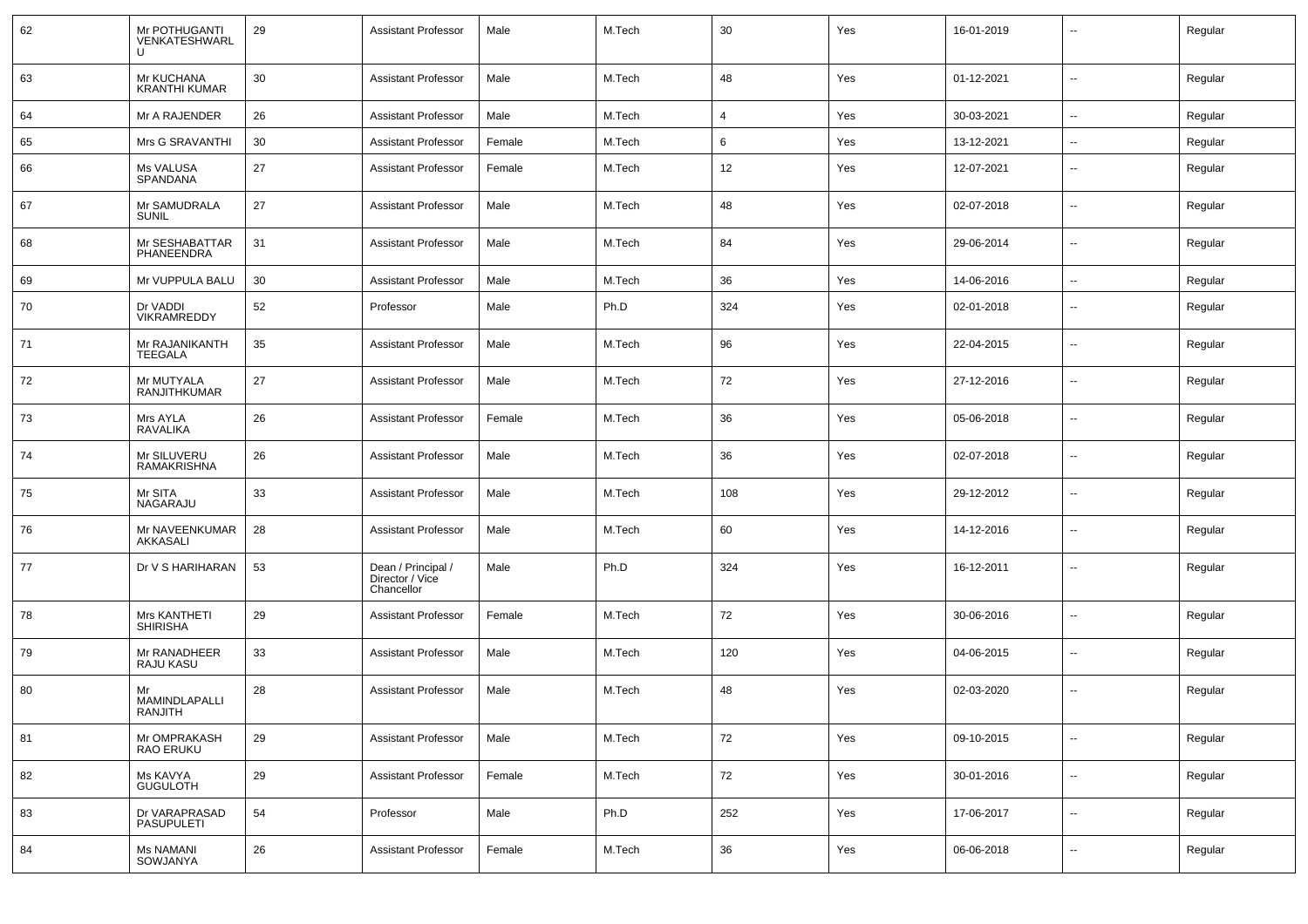| 85  | Mr<br>RADHAKRISHNA<br><b>LAISHETTY</b>         | 38 | <b>Assistant Professor</b> | Male   | M.Tech | 48  | Yes | 02-07-2021 | $\overline{\phantom{a}}$ | Regular |
|-----|------------------------------------------------|----|----------------------------|--------|--------|-----|-----|------------|--------------------------|---------|
| 86  | Mr VINOD KUMAR<br>YARAGARLA                    | 29 | <b>Assistant Professor</b> | Male   | Ph.D   | 24  | Yes | 06-09-2021 | $\overline{\phantom{a}}$ | Regular |
| 87  | Mr SAMPATH RAO<br>YAPA                         | 24 | <b>Assistant Professor</b> | Male   | M.Tech |     | Yes | 07-09-2021 | $\overline{\phantom{a}}$ | Regular |
| 88  | Mrs SRIRANGAM<br>ASHLESHA                      | 27 | <b>Assistant Professor</b> | Female | M.Tech | 36  | Yes | 20-02-2019 | $\overline{\phantom{a}}$ | Regular |
| 89  | Mr VISHESH JOHN<br>AUGUSTINE JAKKI             | 27 | <b>Assistant Professor</b> | Male   | M.Tech | 24  | Yes | 01-11-2019 | --                       | Regular |
| 90  | Ms S RODA VISHAL                               | 28 | <b>Assistant Professor</b> | Female | M.Tech | 49  | Yes | 05-06-2017 | $\sim$                   | Regular |
| 91  | Mr RANADHEER<br>REDDY RAGIDI                   | 31 | <b>Assistant Professor</b> | Male   | M.Tech | 92  | Yes | 01-06-2015 | $\overline{\phantom{a}}$ | Regular |
| 92  | Mr MALLIKARJUN<br><b>SINGIREDDY</b>            | 50 | Associate Professor        | Male   | M.Tech | 264 | Yes | 03-12-2007 | $\sim$                   | Regular |
| 93  | Mr SRIDHAR<br><b>SINGAM</b>                    | 39 | <b>Assistant Professor</b> | Male   | M.Tech | 168 | Yes | 27-06-2011 | $\overline{\phantom{a}}$ | Regular |
| 94  | Ms RAVULA<br><b>SWATHI</b>                     | 29 | <b>Assistant Professor</b> | Female | M.Tech | 64  | Yes | 26-03-2016 | $\sim$                   | Regular |
| 95  | Ms AMMA<br>PRIYANKA                            | 28 | <b>Assistant Professor</b> | Female | M.Tech | 48  | Yes | 05-06-2017 | $\overline{\phantom{a}}$ | Regular |
| 96  | Mr JEEJULA<br>ABHINAY                          | 29 | <b>Assistant Professor</b> | Male   | M.Tech | 72  | Yes | 01-06-2015 | $\sim$                   | Regular |
| 97  | Mr THOTAKURI<br><b>RAJESH KUMAR</b>            | 28 | <b>Assistant Professor</b> | Male   | M.Tech | 49  | Yes | 05-06-2017 | $\overline{\phantom{a}}$ | Regular |
| 98  | Mrs VIPPARAPALLI<br>CHINMEYI LAXMI<br>PRASANNA | 30 | <b>Assistant Professor</b> | Female | M.Tech | 62  | Yes | 10-06-2016 | $\overline{\phantom{a}}$ | Regular |
| 99  | Mrs MERUGU<br>SREELEKHA                        | 31 | <b>Assistant Professor</b> | Female | M.Tech | 72  | Yes | 15-07-2015 | $\sim$                   | Regular |
| 100 | Mr M D SAMDANI                                 | 34 | <b>Assistant Professor</b> | Male   | M.Tech | 85  | Yes | 09-06-2014 | $\sim$                   | Regular |
| 101 | Mrs CHIDURALA<br><b>MOUNIKA</b>                | 29 | <b>Assistant Professor</b> | Female | M.Tech | 61  | Yes | 05-06-2016 | $\sim$                   | Regular |
| 102 | Mrs ARUMULLA<br><b>ASHIWINI</b>                | 30 | <b>Assistant Professor</b> | Female | M.Tech | 49  | Yes | 01-06-2017 | $\overline{\phantom{a}}$ | Regular |
| 103 | Mr GALI SRIDHAR                                | 32 | <b>Assistant Professor</b> | Male   | M.Tech | 84  | Yes | 25-02-2019 | -−                       | Regular |
| 104 | Ms BAREGALA<br><b>PRATHIBHA</b>                | 33 | <b>Assistant Professor</b> | Female | M.Tech | 92  | Yes | 09-08-2019 | $\sim$                   | Regular |
| 105 | Mrs KUMMARI<br><b>SHAILAJA</b>                 | 30 | <b>Assistant Professor</b> | Female | M.Tech | 72  | Yes | 08-08-2019 | $\sim$                   | Regular |
| 106 | Mr MARKALA<br><b>KARTHIK</b>                   | 32 | <b>Assistant Professor</b> | Male   | M.Tech | 79  | Yes | 02-12-2014 | $\sim$                   | Regular |
| 107 | Mrs GUMMALLA<br><b>MADHURI</b>                 | 30 | <b>Assistant Professor</b> | Female | M.Tech | 79  | Yes | 22-12-2014 | $\sim$                   | Regular |
| 108 | Mrs MATOORI<br><b>SRAVANTHI</b>                | 32 | <b>Assistant Professor</b> | Female | M.Tech | 73  | Yes | 01-06-2015 | $\sim$                   | Regular |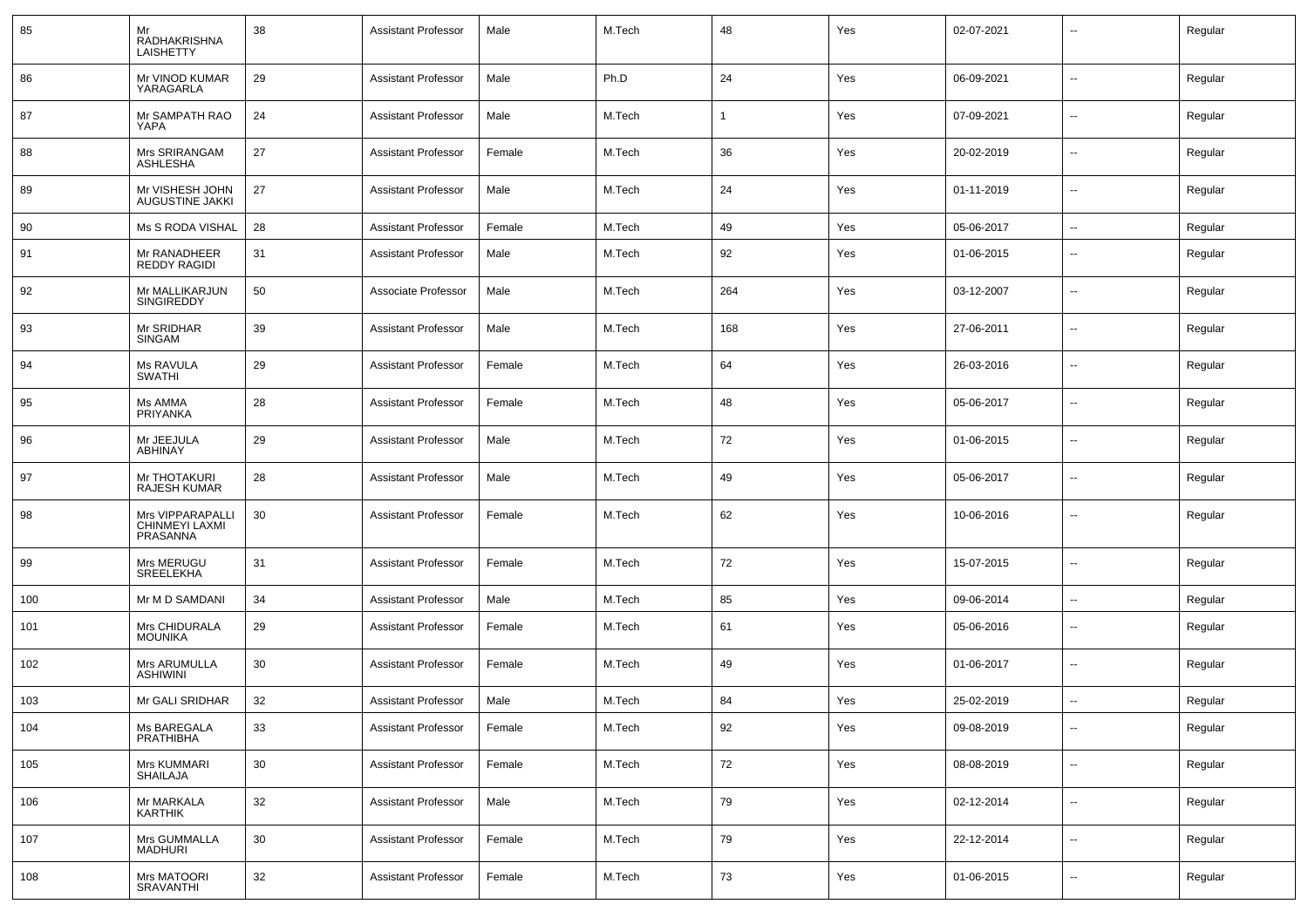| 109 | Mrs BOKKALA<br><b>SRAVANTHI</b>     | 31 | <b>Assistant Professor</b> | Female | M.Tech    | 73  | Yes | 06-06-2015 | $\overline{\phantom{a}}$ | Regular |
|-----|-------------------------------------|----|----------------------------|--------|-----------|-----|-----|------------|--------------------------|---------|
| 110 | Dr R SARAVANAN                      | 43 | Associate Professor        | Male   | Ph.D      | 156 | Yes | 08-07-2019 | $\sim$                   | Regular |
| 111 | Dr KALIAPPAN<br><b>JEYA KUMAR</b>   | 48 | Professor                  | Male   | Ph.D      | 168 | Yes | 17-08-2020 | $\overline{\phantom{a}}$ | Regular |
| 112 | Dr K CHITHIRAI<br>SELVAN            | 39 | Associate Professor        | Male   | Ph.D      | 62  | Yes | 27-07-2020 | $\sim$                   | Regular |
| 113 | Dr BALASAMY<br>DIVYA                | 29 | Associate Professor        | Female | Ph.D      | 36  | Yes | 03-08-2020 | $\sim$                   | Regular |
| 114 | Ms GOVATHOTI<br>NAGAKALYANI         | 36 | <b>Assistant Professor</b> | Female | M.Tech    | 97  | Yes | 01-11-2014 | $\overline{\phantom{a}}$ | Regular |
| 115 | Ms ANUMANDLA<br>SWETHA              | 31 | <b>Assistant Professor</b> | Female | M.Tech    | 73  | Yes | 05-12-2014 | $\sim$                   | Regular |
| 116 | Mr PRAGADA<br><b>KIRAN KUMAR</b>    | 33 | <b>Assistant Professor</b> | Male   | M.Tech    | 64  | Yes | 28-01-2015 | $\sim$                   | Regular |
| 117 | Mr MAMIDI KALYAN                    | 30 | <b>Assistant Professor</b> | Male   | M.Tech    | 28  | Yes | 15-06-2016 | $\overline{\phantom{a}}$ | Regular |
| 118 | Mrs VEMULA<br>SHRAVYA               | 28 | <b>Assistant Professor</b> | Female | M.Tech    | 28  | Yes | 19-06-2016 | $\overline{\phantom{a}}$ | Regular |
| 119 | DR V SUDHAKAR<br>RAO                | 59 | Associate Professor        | Male   | Ph.D      | 372 | Yes | 20-08-2002 | $\overline{\phantom{a}}$ | Regular |
| 120 | Mrs ALDA<br>KARUNSRI                | 41 | <b>Assistant Professor</b> | Female | M.A       | 192 | Yes | 01-05-2015 | $\overline{\phantom{a}}$ | Regular |
| 121 | Mr GAREPALLY<br>SRINIVAS            | 47 | <b>Assistant Professor</b> | Male   | M.Sc.     | 288 | Yes | 06-11-2017 | $\overline{\phantom{a}}$ | Regular |
| 122 | Mrs DASARI<br>PAVANA KUMARI         | 44 | <b>Assistant Professor</b> | Female | M.Sc.     | 192 | Yes | 01-07-2014 | $\overline{\phantom{a}}$ | Regular |
| 123 | Mrs PASUNUTI<br>DURGA               | 32 | <b>Assistant Professor</b> | Female | M.Sc.     | 114 | Yes | 02-07-2018 | --                       | Regular |
| 124 | Mr VAMSHIRAJ<br>JANNU               | 31 | <b>Assistant Professor</b> | Male   | M.Sc.     | 96  | Yes | 02-08-2016 | $\overline{\phantom{a}}$ | Regular |
| 125 | Mrs SANDHYA<br><b>MUTTHOJU</b>      | 33 | <b>Assistant Professor</b> | Female | M.Sc.     | 72  | Yes | 24-06-2019 | $\overline{\phantom{a}}$ | Regular |
| 126 | Mr<br>THUMMALAPALLI<br><b>ASHOK</b> | 39 | <b>Assistant Professor</b> | Male   | M.Sc.     | 156 | Yes | 01-06-2015 | --                       | Regular |
| 127 | Mrs FERQUNDA<br><b>TABASSUM</b>     | 39 | <b>Assistant Professor</b> | Female | M.Sc.     | 180 | Yes | 19-06-2006 | $\overline{\phantom{a}}$ | Regular |
| 128 | Ms VELISOJU<br><b>SWATHI</b>        | 27 | <b>Assistant Professor</b> | Female | M.Sc.     | 48  | Yes | 03-07-2017 | $\overline{\phantom{a}}$ | Regular |
| 129 | Mr MANJURILAHI<br>SHAIK             | 35 | <b>Assistant Professor</b> | Male   | M.Sc(Phy) | 120 | Yes | 27-06-2015 | $\overline{\phantom{a}}$ | Regular |
| 130 | Mrs SRILATHA<br><b>DHARMAPURI</b>   | 40 | <b>Assistant Professor</b> | Female | M.Sc.     | 192 | Yes | 24-06-2019 | $\sim$                   | Regular |
| 131 | Mr<br>PRAVEENKUMAR<br>PABBOJU       | 33 | <b>Assistant Professor</b> | Male   | M.Sc.     | 84  | Yes | 01-06-2015 | ۰.                       | Regular |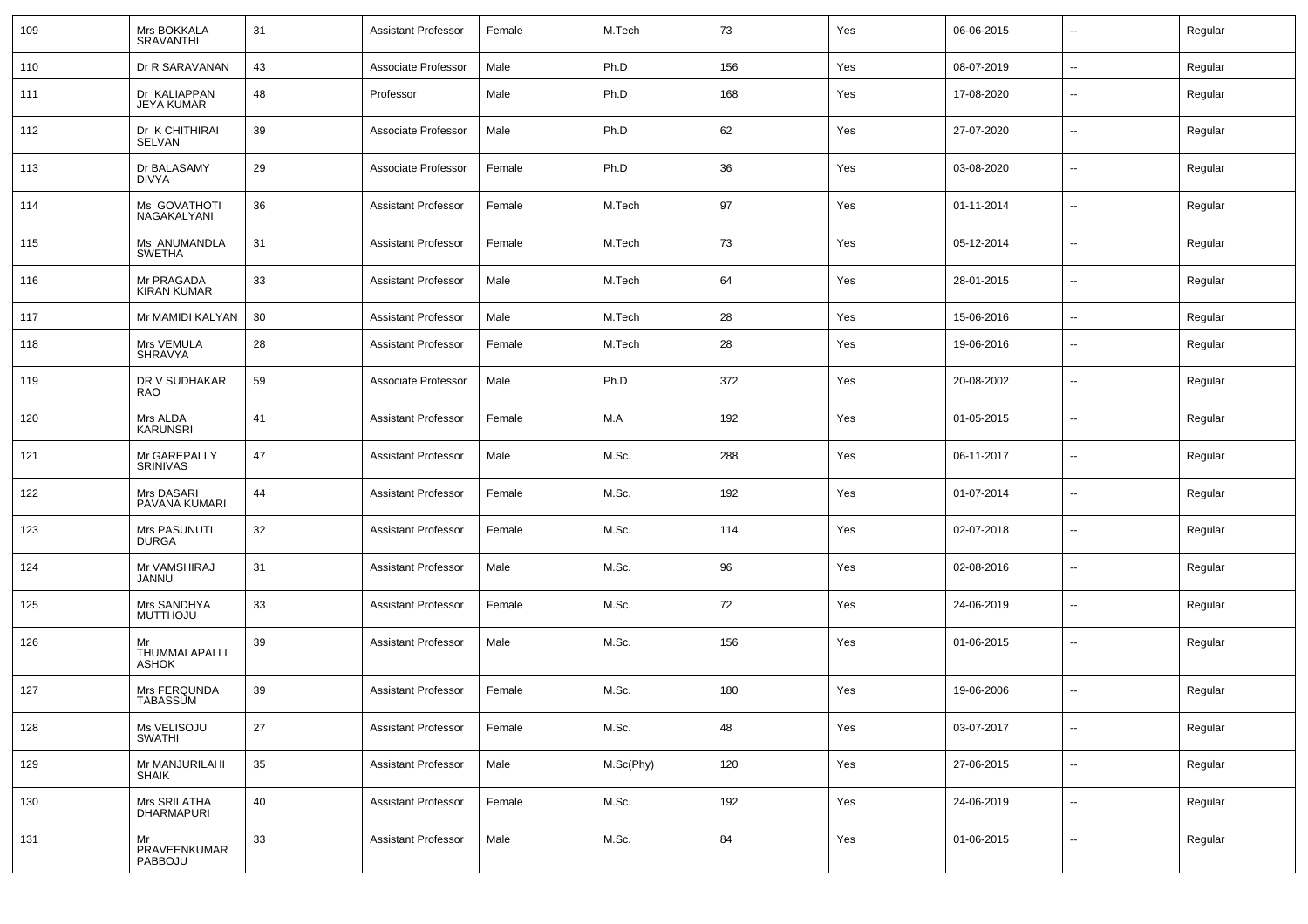| 132 | Mr SANGEPU<br>VENUGOPAL              | 53 | <b>Assistant Professor</b> | Male   | M.A   | 79  | Yes | 01-11-2014 | $\overline{\phantom{a}}$ | Regular |
|-----|--------------------------------------|----|----------------------------|--------|-------|-----|-----|------------|--------------------------|---------|
| 133 | Mr RAJESH METTU                      | 36 | <b>Assistant Professor</b> | Male   | M.Sc. | 96  | Yes | 01-06-2015 | $\sim$                   | Regular |
| 134 | Mr BOGGARAPU<br><b>RAMAKRISHNA</b>   | 41 | <b>Assistant Professor</b> | Male   | M.Sc. | 132 | Yes | 01-06-2015 | $\overline{a}$           | Regular |
| 135 | Mr<br>ANANTHAKUMAR<br>AMBATI         | 42 | <b>Assistant Professor</b> | Male   | M.Sc. | 132 | Yes | 01-07-2015 | --                       | Regular |
| 136 | Mr CHIDIRALA<br><b>THIRUPATHI</b>    | 37 | Assistant Professor        | Male   | M.Sc. | 132 | Yes | 14-12-2016 | $\mathbf{u}$             | Regular |
| 137 | Mr NARASIMHA<br><b>SWAMY LINGALA</b> | 35 | <b>Assistant Professor</b> | Male   | M.Sc. | 60  | Yes | 01-06-2015 | $\overline{\phantom{a}}$ | Regular |
| 138 | Mr SHYAMU<br>DUDIMATLA               | 40 | Associate Professor        | Male   | M.Sc. | 72  | Yes | 24-06-2019 | $\overline{\phantom{a}}$ | Regular |
| 139 | Mrs CHIDIRALA<br>DIVYA JYOTHI        | 30 | Assistant Professor        | Female | M.Sc. | 54  | Yes | 14-12-2016 | $\mathbf{u}$             | Regular |
| 140 | Mr MANCHIKA<br>RAJU                  | 36 | Assistant Professor        | Male   | M.Sc. | 72  | Yes | 14-12-2016 | $\sim$                   | Regular |
| 141 | Mr CHIRRA<br><b>SRINIVAS</b>         | 44 | <b>Assistant Professor</b> | Male   | M.Sc. | 132 | Yes | 29-06-2017 | $\mathbf{u}$             | Regular |
| 142 | Mr MAHAMMAD<br>AZAM                  | 29 | <b>Assistant Professor</b> | Male   | M.A   | 36  | Yes | 20-10-2020 | $\overline{\phantom{a}}$ | Regular |
| 143 | Mr THADIGOPPULA<br>PRAVEEN           | 29 | <b>Assistant Professor</b> | Male   | M.Sc. | 48  | Yes | 01-06-2015 | $\mathbf{u}$             | Regular |
| 144 | Mr KOLUVULA<br>RANJITH               | 28 | <b>Assistant Professor</b> | Male   | M.Sc. | 72  | Yes | 01-07-2015 | $\mathbf{u}$             | Regular |
| 145 | Mr PIDUGU<br>VENKATESHWARL           | 31 | <b>Assistant Professor</b> | Male   | M.A   | 72  | Yes | 14-12-2016 | --                       | Regular |
| 146 | Mr SAMPATH<br><b>PASUNURI</b>        | 37 | Assistant Professor        | Male   | M.Sc. | 72  | Yes | 01-06-2015 | $\mathbf{u}$             | Regular |
| 147 | Mr SRIKANTH<br><b>DEEKONDA</b>       | 34 | <b>Assistant Professor</b> | Male   | M.Sc. | 132 | Yes | 08-02-2021 | $\sim$                   | Regular |
| 148 | Mr PAGIDIPALLY<br><b>RAVIKUMAR</b>   | 33 | <b>Assistant Professor</b> | Male   | M.A   | 108 | Yes | 01-05-2015 | $\sim$                   | Regular |
| 149 | Dr VEKAMULLA<br>NARAYANA             | 36 | Associate Professor        | Male   | Ph.D  | 168 | Yes | 01-07-2010 | $\sim$                   | Regular |
| 150 | Mr RAJENDER<br><b>BHANOTH</b>        | 35 | Assistant Professor        | Male   | M.Sc. | 132 | Yes | 01-07-2015 | $\overline{\phantom{a}}$ | Regular |
| 151 | Dr AKUTHOTA<br>VINAY CHANDRA         | 43 | <b>Assistant Professor</b> | Male   | Ph.D  | 210 | Yes | 25-02-2020 | $\sim$                   | Regular |
| 152 | Dr S<br>RAMAKRISHNA                  | 36 | <b>Assistant Professor</b> | Male   | Ph.D  | 168 | Yes | 30-06-2021 | $\sim$                   | Regular |
| 153 | Dr A SRINIVAS                        | 38 | <b>Assistant Professor</b> | Male   | Ph.D  | 135 | Yes | 30-06-2021 | $\sim$                   | Regular |
| 154 | Mr LENKALAPELLY<br>RAJESH            | 35 | Assistant Professor        | Male   | M.Sc. | 85  | Yes | 30-06-2021 | $\sim$                   | Regular |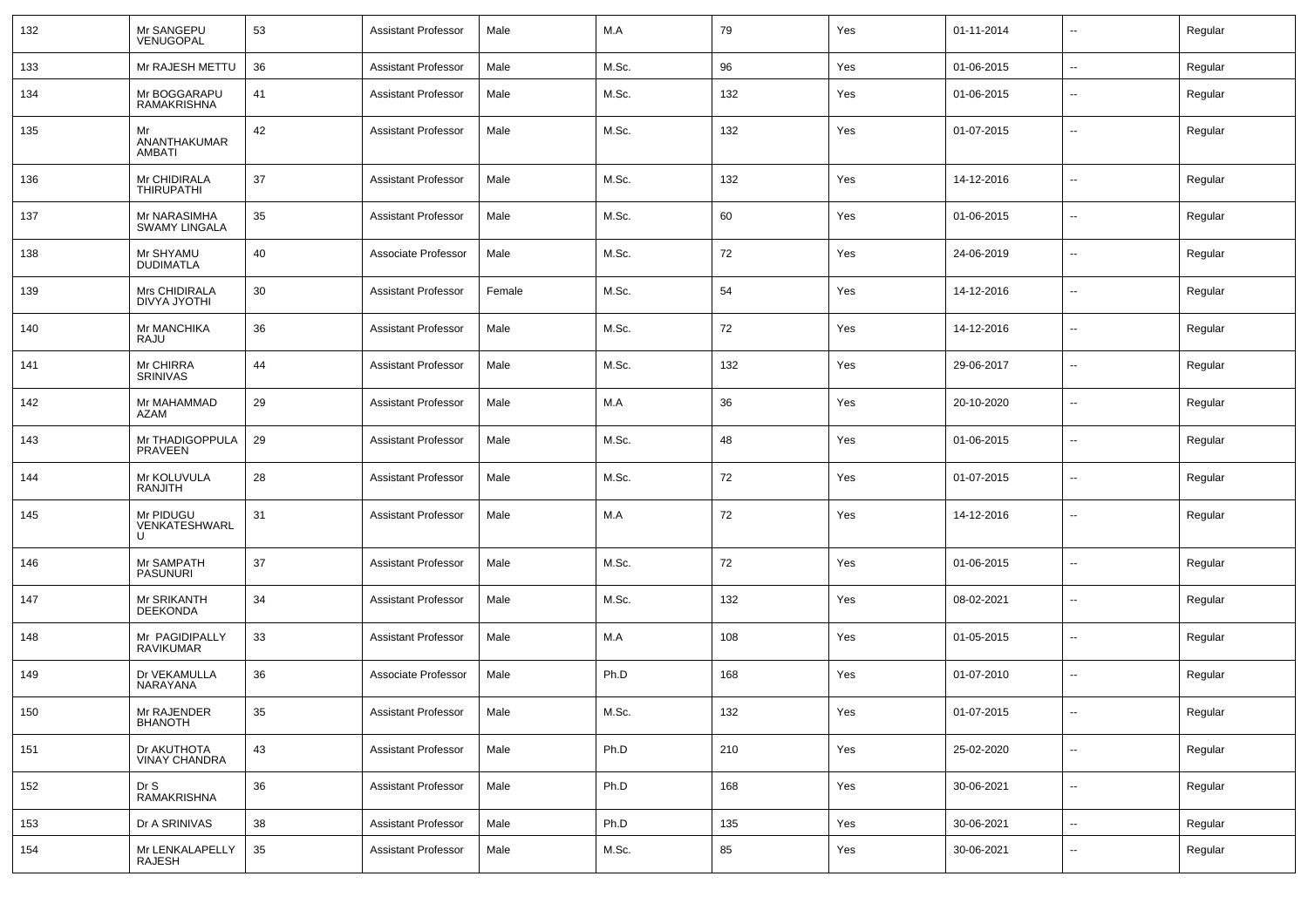| 155 | Mrs NAMPALLY<br>VANISREE         | 30     | Assistant Professor        | Female | M.Sc.      | 48           | Yes | 30-06-2021 |                          | Regular |
|-----|----------------------------------|--------|----------------------------|--------|------------|--------------|-----|------------|--------------------------|---------|
| 156 | Mr BIKKANURI<br><b>KUMAR</b>     | 27     | <b>Assistant Professor</b> | Male   | M.Sc.      | 36           | Yes | 30-06-2021 | $\sim$                   | Regular |
| 157 | Mr KALSANI<br>VENKATESHWARL      | 44     | <b>Assistant Professor</b> | Male   | M.Sc.      | 200          | Yes | 30-06-2021 | $\sim$                   | Regular |
| 158 | Mrs RIZWANA<br>PARHEEN           | 33     | <b>Assistant Professor</b> | Female | M.Sc.      | 72           | Yes | 30-06-2021 | $\mathbf{u}$             | Regular |
| 159 | Mrs KALAKONDA<br>LATHA           | 30     | <b>Assistant Professor</b> | Female | M.Sc.      | 24           | Yes | 30-06-2021 | $\overline{\phantom{a}}$ | Regular |
| 160 | Mr GANNARAPU<br>SADANANDAM       | 48     | <b>Assistant Professor</b> | Male   | M.A        | 24           | Yes | 30-06-2021 | $\mathbf{u}$             | Regular |
| 161 | Mr SALENDRA<br>NAGARAJU          | 33     | <b>Assistant Professor</b> | Male   | M.A        | 28           | Yes | 30-06-2021 | $\overline{\phantom{a}}$ | Regular |
| 162 | Mr KETHIREDDY<br>JEEVAN          | 31     | <b>Assistant Professor</b> | Male   | M.A        | 36           | Yes | 30-06-2021 | $\mathbf{u}$             | Regular |
| 163 | Mr SYAM KOLATI                   | 46     | <b>Assistant Professor</b> | Male   | <b>MBA</b> | 86           | Yes | 30-06-2021 | $\sim$                   | Regular |
| 164 | Dr V SRAVAN<br><b>KUMAR</b>      | 38     | Professor                  | Male   | Ph.D       | 27           | Yes | 21-09-2020 | $\sim$                   | Regular |
| 165 | Dr KANDE<br><b>SRINIVAS</b>      | 45     | Associate Professor        | Male   | Ph.D       | 204          | Yes | 30-10-2017 | $\sim$                   | Regular |
| 166 | Mrs SIDDI SRAVANI                | 31     | <b>Assistant Professor</b> | Female | M.Tech     | 60           | Yes | 04-06-2016 | $\sim$                   | Regular |
| 167 | Mr MALLU<br><b>PRAVEEN</b>       | 31     | <b>Assistant Professor</b> | Male   | M.Tech     | 72           | Yes | 18-12-2021 | $\overline{\phantom{a}}$ | Regular |
| 168 | Mr BODA MAHESH                   | 30     | <b>Assistant Professor</b> | Male   | M.Tech     | $\mathbf{1}$ | Yes | 07-06-2021 | $\overline{\phantom{a}}$ | Regular |
| 169 | Mrs PASUPUNOOTI<br>ANUSHA        | 32     | <b>Assistant Professor</b> | Female | M.Tech     | 84           | Yes | 03-07-2021 | $\overline{\phantom{a}}$ | Regular |
| 170 | Mr VOLETI<br>SREEBABU            | 31     | <b>Assistant Professor</b> | Male   | M.Tech     | 37           | Yes | 01-07-2021 | $\mathbf{u}$             | Regular |
| 171 | Mrs GUNDLA<br><b>KARUNA SRI</b>  | 26     | <b>Assistant Professor</b> | Female | M.Tech     | 12           | Yes | 24-02-2020 | $\mathbf{u}$             | Regular |
| 172 | <b>MRS RAZIA</b><br><b>BEGUM</b> | 36     | <b>Assistant Professor</b> | Female | M.Tech     | 168          | Yes | 20-12-2007 | $\mathbf{u}$             | Regular |
| 173 | Mrs NADDUNOORI<br>LAVANYA        | 37     | <b>Assistant Professor</b> | Female | M.Tech     | 132          | Yes | 08-09-2021 | $\mathbf{u}$             | Regular |
| 174 | Mr GAJULA SHIVA<br>PRASAD        | $33\,$ | Assistant Professor        | Male   | M.Tech     | 60           | Yes | 15-11-2021 | $\overline{\phantom{a}}$ | Regular |
| 175 | Mr THATIKANTI<br>RAJENDAR        | 32     | <b>Assistant Professor</b> | Male   | M.Tech     | 96           | Yes | 17-07-2021 | $\sim$                   | Regular |
| 176 | Mr MOTHE<br>RAKESH               | 31     | <b>Assistant Professor</b> | Male   | M.Tech     | 72           | Yes | 01-07-2021 | $\overline{\phantom{a}}$ | Regular |
| 177 | Mr INDURTHI<br><b>PRAJWAL</b>    | 29     | <b>Assistant Professor</b> | Male   | M.Tech     | 37           | Yes | 03-07-2021 | $\mathbf{u}$             | Regular |
| 178 | Ms JAYASREE<br>KUMMARI           | 35     | <b>Assistant Professor</b> | Female | M.Tech     | 168          | Yes | 10-01-2017 | $\overline{\phantom{a}}$ | Regular |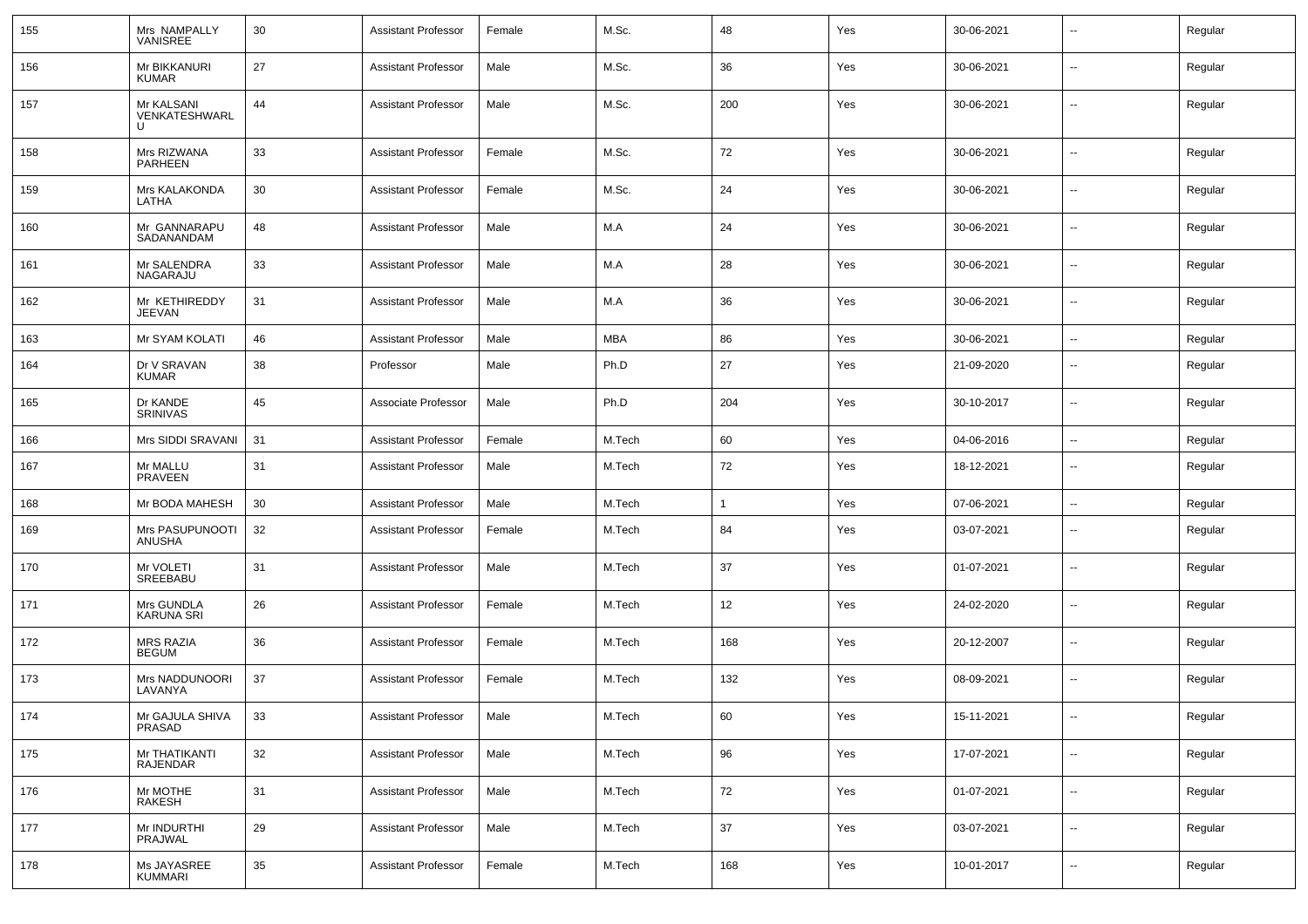| 179 | Mrs CHANDINI<br><b>BANAPURAM</b>          | 32 | <b>Assistant Professor</b> | Female | M.Tech | 50  | Yes | 12-07-2019 | --                       | Regular |
|-----|-------------------------------------------|----|----------------------------|--------|--------|-----|-----|------------|--------------------------|---------|
| 180 | Mr BADUGU<br><b>RANJITH KUMAR</b>         | 41 | <b>Assistant Professor</b> | Male   | M.Tech | 156 | Yes | 13-06-2016 | $\sim$                   | Regular |
| 181 | Mrs BONAGIRI<br><b>LAXMI PRASANNA</b>     | 28 | <b>Assistant Professor</b> | Female | M.Tech | 54  | Yes | 12-12-2018 | $\overline{\phantom{a}}$ | Regular |
| 182 | Mrs RAVULAPALLY<br><b>DIVYA SRI</b>       | 30 | <b>Assistant Professor</b> | Female | M.Tech | 24  | Yes | 08-07-2019 | $\sim$                   | Regular |
| 183 | Mrs BALANE<br>SRIDEVI                     | 40 | <b>Assistant Professor</b> | Female | M.Tech | 198 | Yes | 14-05-2007 | $\sim$                   | Regular |
| 184 | Mr JAMPALA<br><b>CHAITANYA</b>            | 30 | <b>Assistant Professor</b> | Male   | M.Tech | 54  | Yes | 03-07-2017 | $\sim$                   | Regular |
| 185 | Mr DURGUNALA<br>RANJITH                   | 31 | <b>Assistant Professor</b> | Male   | M.Tech | 54  | Yes | 14-12-2016 | $\sim$                   | Regular |
| 186 | Mr KORRA<br>SHOBHAN BABU                  | 27 | <b>Assistant Professor</b> | Male   | M.Tech | 28  | Yes | 19-09-2019 | $\sim$                   | Regular |
| 187 | Mr BANOTH<br>VEERU                        | 28 | <b>Assistant Professor</b> | Male   | M.Tech | 54  | Yes | 14-12-2016 | $\sim$                   | Regular |
| 188 | Mr NAYINI<br><b>DEVENDER</b>              | 30 | <b>Assistant Professor</b> | Male   | M.Tech | 61  | Yes | 14-06-2016 | $\sim$                   | Regular |
| 189 | Mr PAMPATI<br>NAGARAJU                    | 48 | <b>Assistant Professor</b> | Male   | M.Tech | 228 | Yes | 04-12-2017 | $\sim$                   | Regular |
| 190 | Mrs LEELA<br><b>SRAVANTHI</b><br>AERUVA   | 37 | <b>Assistant Professor</b> | Female | M.Tech | 126 | Yes | 22-12-2014 | $\sim$                   | Regular |
| 191 | Mrs APARNA<br>DAYYALA                     | 34 | <b>Assistant Professor</b> | Female | M.Tech | 103 | Yes | 13-04-2015 | $\sim$                   | Regular |
| 192 | Mr ASHISH LADDA                           | 32 | <b>Assistant Professor</b> | Male   | M.Tech | 96  | Yes | 01-06-2015 | $\sim$                   | Regular |
| 193 | Mr VISHNU<br>PRASAD<br><b>GORANTHALA</b>  | 40 | <b>Assistant Professor</b> | Male   | M.Tech | 180 | Yes | 18-07-2017 | $\sim$                   | Regular |
| 194 | Mr RAJESH<br>PERUGU                       | 36 | <b>Assistant Professor</b> | Male   | M.Tech | 120 | Yes | 02-06-2018 | $\sim$                   | Regular |
| 195 | Mr FASIAHMED<br>PARVEZ<br><b>MOHAMMAD</b> | 40 | <b>Assistant Professor</b> | Male   | M.Tech | 222 | Yes | 21-03-2011 | $\sim$                   | Regular |
| 196 | Mr AJMEERA<br>RAJASHEKHAR                 | 30 | <b>Assistant Professor</b> | Male   | M.Tech | 78  | Yes | 24-01-2015 | Ξ.                       | Regular |
| 197 | Mr SANTHOSH<br>KUMAR SEELAM               | 33 | <b>Assistant Professor</b> | Male   | M.Tech | 96  | Yes | 24-06-2013 | $\sim$                   | Regular |
| 198 | Mrs ASIYA                                 | 28 | <b>Assistant Professor</b> | Female | M.Tech | 64  | Yes | 08-03-2016 | $\overline{\phantom{a}}$ | Regular |
| 199 | Mrs HYMAVATHI<br>SABBANI                  | 35 | <b>Assistant Professor</b> | Female | M.Tech | 84  | Yes | 18-12-2018 | $\overline{\phantom{a}}$ | Regular |
| 200 | Mr SURESH<br>SALENDRA                     | 35 | <b>Assistant Professor</b> | Male   | M.Tech | 168 | Yes | 02-07-2007 | $\overline{\phantom{a}}$ | Regular |
| 201 | Dr SURESH<br>KUMAR C                      | 44 | Professor                  | Male   | Ph.D   | 200 | Yes | 15-06-2020 | $\overline{\phantom{a}}$ | Regular |